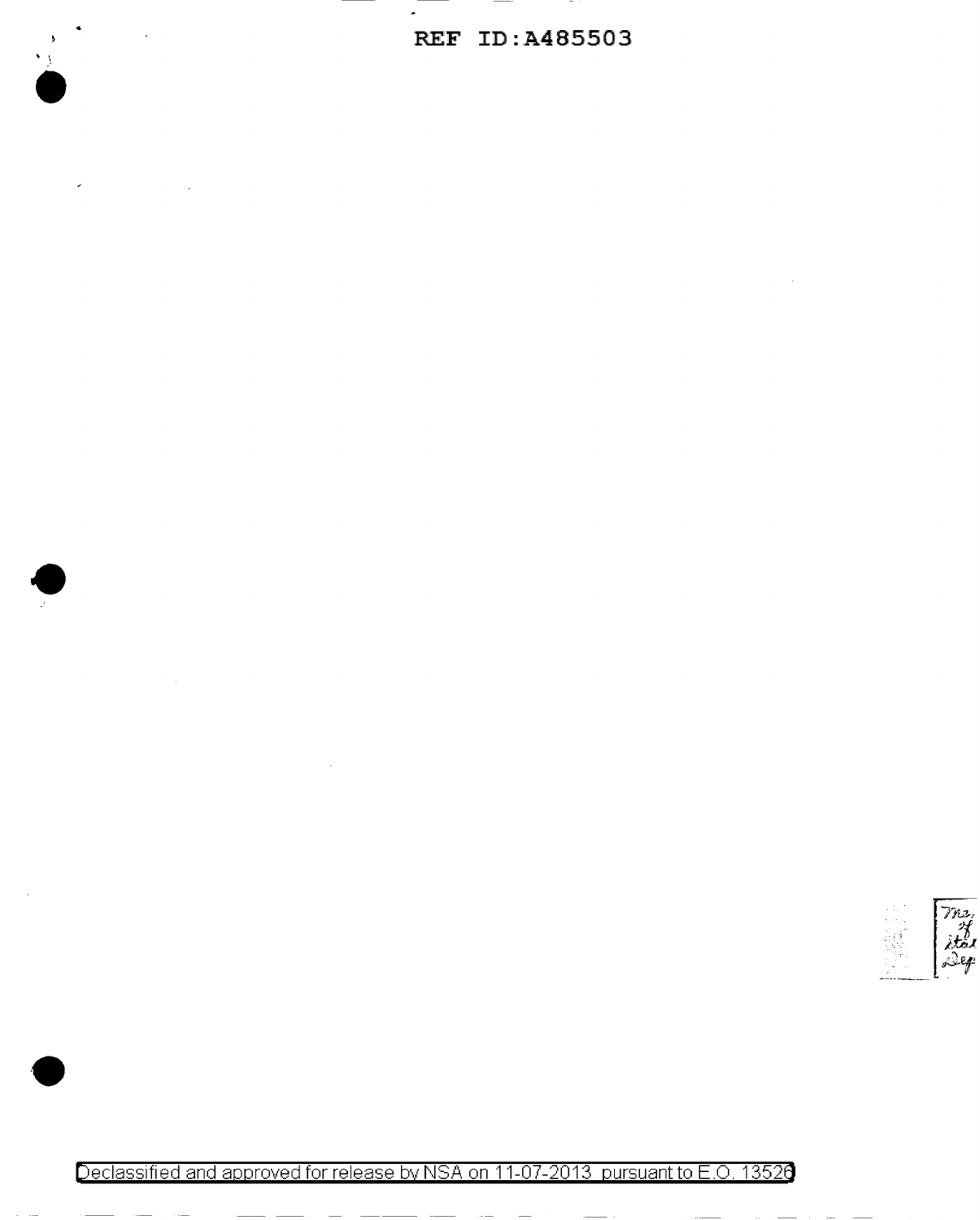## REF ID: A485503

 $C$   $O$   $P$   $I$ 

## DEPARTMENT OF STATE

#### MEMORANDUM OF CONVERSATION

# STRICTLY CONFIDENTIAL

Date: September 3. 1941

U.S. - JAPANESE RELATIONS SUBJECT:

 $\mathbf{f}$ 

THE PRESIDENT, SECRETARY OF STATE HULL AND THE PARTICIPANTS: JAPANESE AMBASSADOR, ADMIRAL KICHISABURO NOMURA

At the request of the President, the Japanese Ambassador called at the White House this afternoon. The President proceeded at once to read the written oral statement (copy attached) which had been prepared in reply to the communication recently sent to the President by the Japanese Prime Minister. He emphasized certain points as he read. He particularly emphasized the fact that he appreciated the difficulties of Prince Konoye in connection with the Japanese internal situation, but he added that he has difficulties here which he hopes that Prince Konoye and his Government would appreciate. The President referred to his recent conversations with Prime Minister Churchill, especially that portion relating to plebiscites at the end of the war as the best means of settling many differences and as the soundest policy of dealing with conditions existing between different races. He cited several instances existing at the end of the World War, which were effectively dealt with by plebiscites.

The President then proceeded to read his letter to Prime Minister Konoye, a copy of which is hereto attached. The Ambassador inquired if the President was still favorable to a conference and the President replied that he was, but that it was very important to settle a number of these questions beforehand, if the success of the conference was to be safeguarded to the extent warranted by the holding of such a meeting. It was also emphasized that if and when we had secured sufficient assurances from the Japanese Government that it stands earnestly for all of the principles which this Government has been proclaiming as applicable to the Pacific area, it would be necessary for us to discuss the matter fully with the British, the Chinese and the Dutch, since there is no other way to effect a suitable peaceful settlement for the Pacific area; that any settlement must be on a basis that will restore confidence and friendliness among the nations concerned; in no other way can a suitable economic structure be rebuilt for that area. The Ambassador seemed to appreciate this viewpoint. Both the President and I repeatedly emphasized the necessity for his Government to clarify its position on the question of abandoning a policy of force and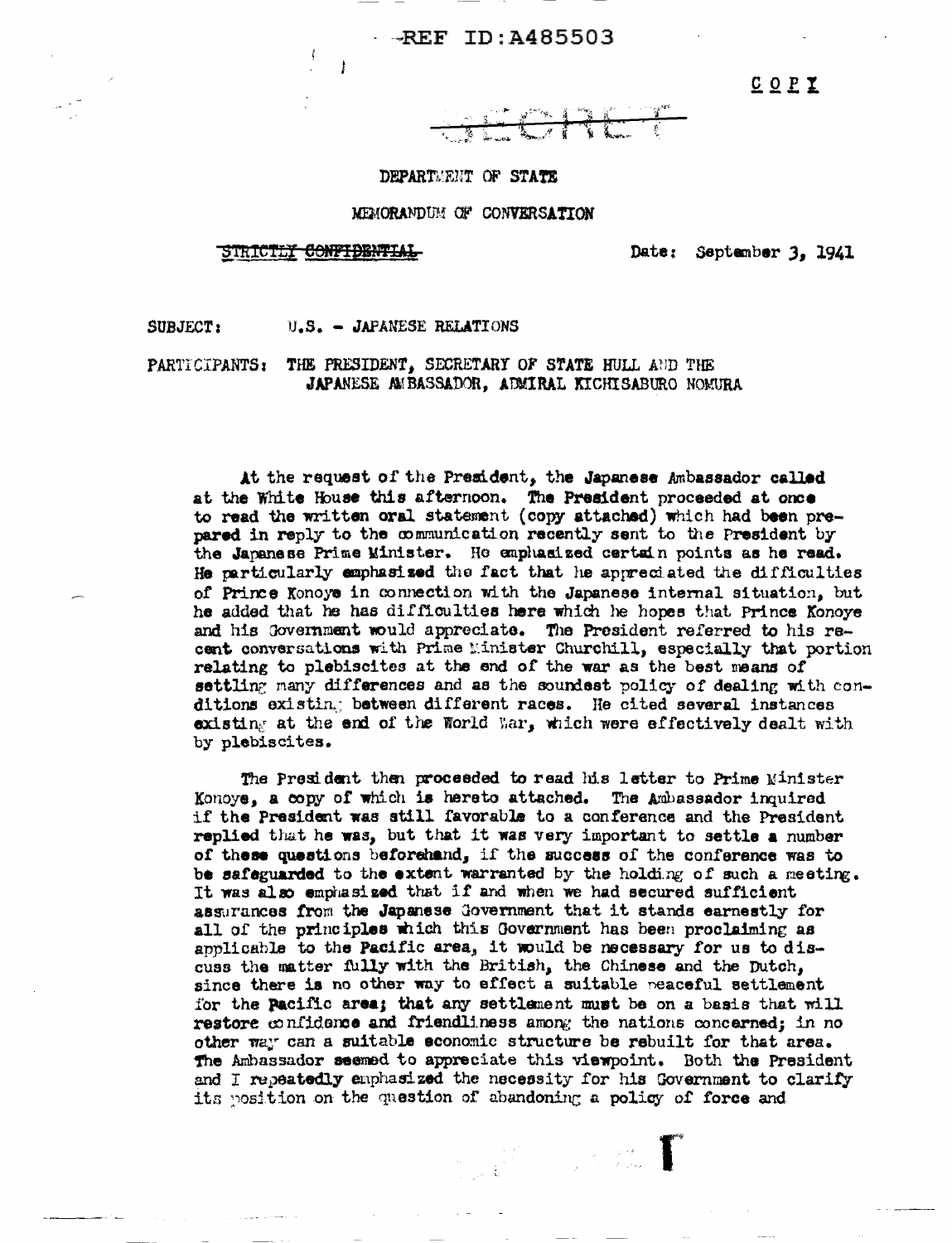conquest and on three fundamental questions concerning which difficulties had been encountered in our discussion of the Japanese proposal of May twelfth and the discussion of which we had not pursued after the Japanese went into Indochina. The Ambassador said that Prince Konoye, while preferring to go to Hawaii, would be disposed to go to any place in the Pacific where there was suitable anchorage.

The Anbassador then proceeded to say that he had a despatch from Tokyo referring to the fact that certain elements of opposition to the proposals of the Prime Minister existed and were active in their opposition. He said that the Government, however, is determined to overcome such opposition. He stated that a meeting between the President and the Prime Minister would enable Japan to overcome these disagreements at home and that the opposition would gradually get in line with the Government. He said that Konoye thinks that he and the President can discuss the three questions which were left untouched when the Japanese went into Indochina in July, mainly the question relating to the complete evacuation of Japanese troops from China, the question of non-discrimination in commerce, et cetera, et cetera, and the Tripartite Pact.

It was made clear to the Ambassador that several days should be consumed by his Government both in clarifying and stating strongly its position on the principles already referred to and their application so far as China is concerned, and also that their Government should by word and act in every way possible devote some time at once to the education and organization of public opinion in support of the proposals for a peaceful settlement, as already set forth.

 $C.H.$ 

$$
\mathbf{S} \sqcup \mathbb{C} \overset{\text{def}}{=}
$$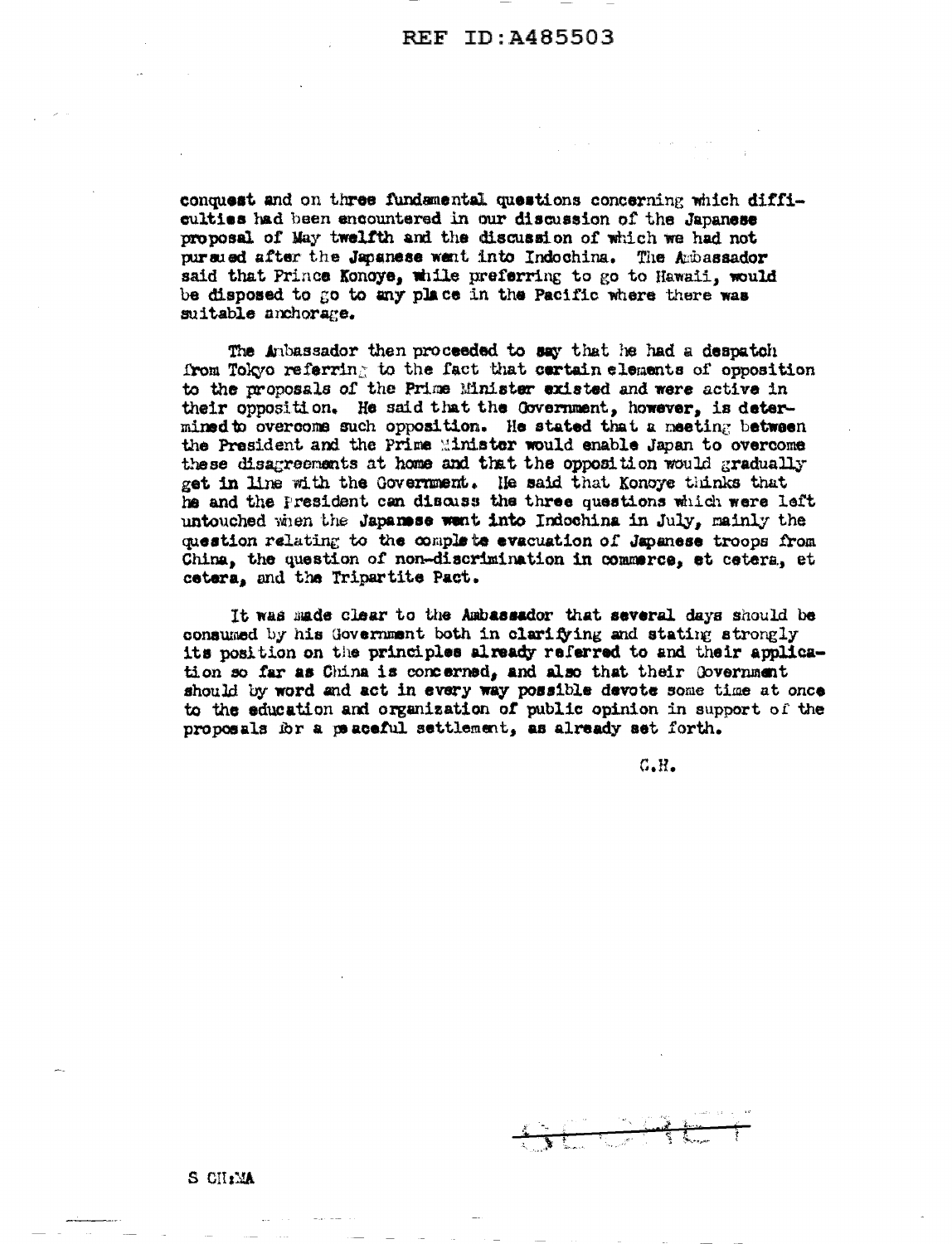# **REF ID:A485503**

S COPY/MA

 $\mathbf{r} = \mathbf{r}$  and  $\mathbf{r} = \mathbf{r}$ 

 $C$   $O$   $P$   $T$ 

### ORAL STATEMENT

#### STRICTLY CONFIDENTIAL

Reference is made to the proposal of the Japanese Government communicated on August 28, 1941, by the Japanese Ambassador to the President of the United States that there be held as soon as possible a meeting between the responsible heads of the Government of Japan and of the Government of the United States to discuss important problems between Japan and the United States covering the entire Pacific area in an endeavor to save the situation and to the reply of the President of the United States, in which the President assured the Prime Minister of the readiness of the Government of the United States to move as rapidly as possible toward the consummation of arrangements for such a meeting and apgested that there be held preliminary discussion of important questions that would come up for consideration in the meeting. In further explanation of the view of the Government of the United States in regard to the suggestion under reference observations are offered, as follows:

On April 16, at the outset of the informal and exploratory conversations which were entered into by the Secretary of State with the Japanese Ambassador, the Secretary of State referred to four fundamental principles which this Government regards as the foundation upon which all relations between nations should properly rest. These four fundamental principles are as follows:

1. Respect for the territorial integrity and the sovereignty of each and all nations.

2. Support of the principle of non-interference in the internal affairs of other countries.

3. Support of the principle of equality, including equality of of commercial opportunity.

4. Non-disturbance of the status quo in the Pacific except as the status quo may be altered by peaceful means.

In the subsequent conversations the Secretary of State endeavored to make it clear that in the opinion of the Government of the United Stated Japan stood to gain more from adherence to courses in harmony with these principles than from any other course, as Japan would thus best be assured access to the raw materials and markets which Japan needs and ways would be opened for mutually beneficial cooperation with the United States and other countries, and that only upon the basis of these principles could an agreement be reached which would be effective in establishing stability and peace in the Pacific area.

STATISTICS IN THE PARTY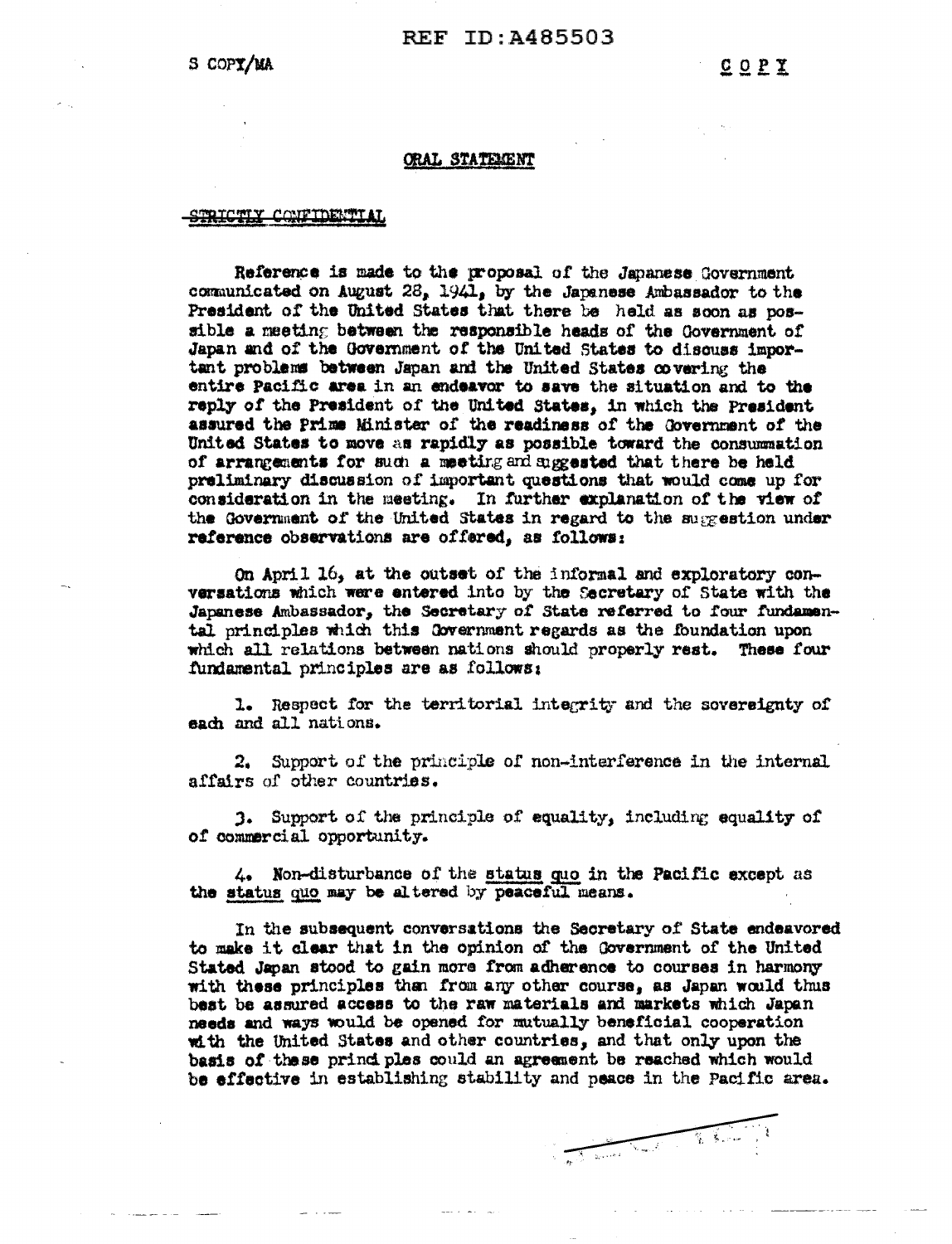The Government of the United States notes with satisfaction that in the statement marked "Strictly Confidential" which was communicated by the Japanese Ambassador to the President of the United States on August 28 there were given specific assurances of Japan's peaceful intentions and assurances that Japan desires and seeks a program for the Pacific area consistent with the principles to which the Government of the United States has long been committed and which were set forth in detail in the informal conversations already referred to. The Government of the United States understands that the assurances which the Japanese Government has given in that statement exclude any policy which would seek political expansion or the acquisition of economic rights, advantages or preferences by force.

The Government of the United States is very desirous of collaborating in efforts to make effective in practice the principles to which the Japanese Government has made reference. The Government of the United States believes that it is all-important that preliminary precautions be taken to insure the success of any efforts which the Governments of Japan and of the United States might make to collaborate toward a peaceful settlement. It will be recalled that in the course of the conversations to which reference has already been made, the Secretary of State on June 21, 1941, handed the Japanese Ambassador a document marked "Oral, Unofficial and Without Commitment" which contained a redraft of the Japanese Government's proposal of May 12, 1941. It will be recalled further that in oral discussion of this draft it was found that there were certain fundamental questions with respect to which there were divergences of view between the two Governments, and which remained unreconciled at the time the conversations were interrupted in July. The Government of the United States desires to facilitate progress toward a conclusive discussion, but believes that a community of view and a clear agreement upon the points above-mentioned are essential to any satisfactory settlement of Pacific questions. It therefore seeks an indication of the present attitude of the Japanese Government with regard to the fundamental questions under reference.

It goes without saying that each Government in reaching decisions on policy must take into account the internal situation in its own country and the attitude of public opinion therein. The Government of Japan will surely recognize that the Government of the United States could not enter into any agreement which would not be in harmony with the principles in which the American people - in fact all nations that prefer peaceful methods to methods of force - believe.

The Government of the United States would be glad to have the reply of the Japanese Government on the matters above set forth.